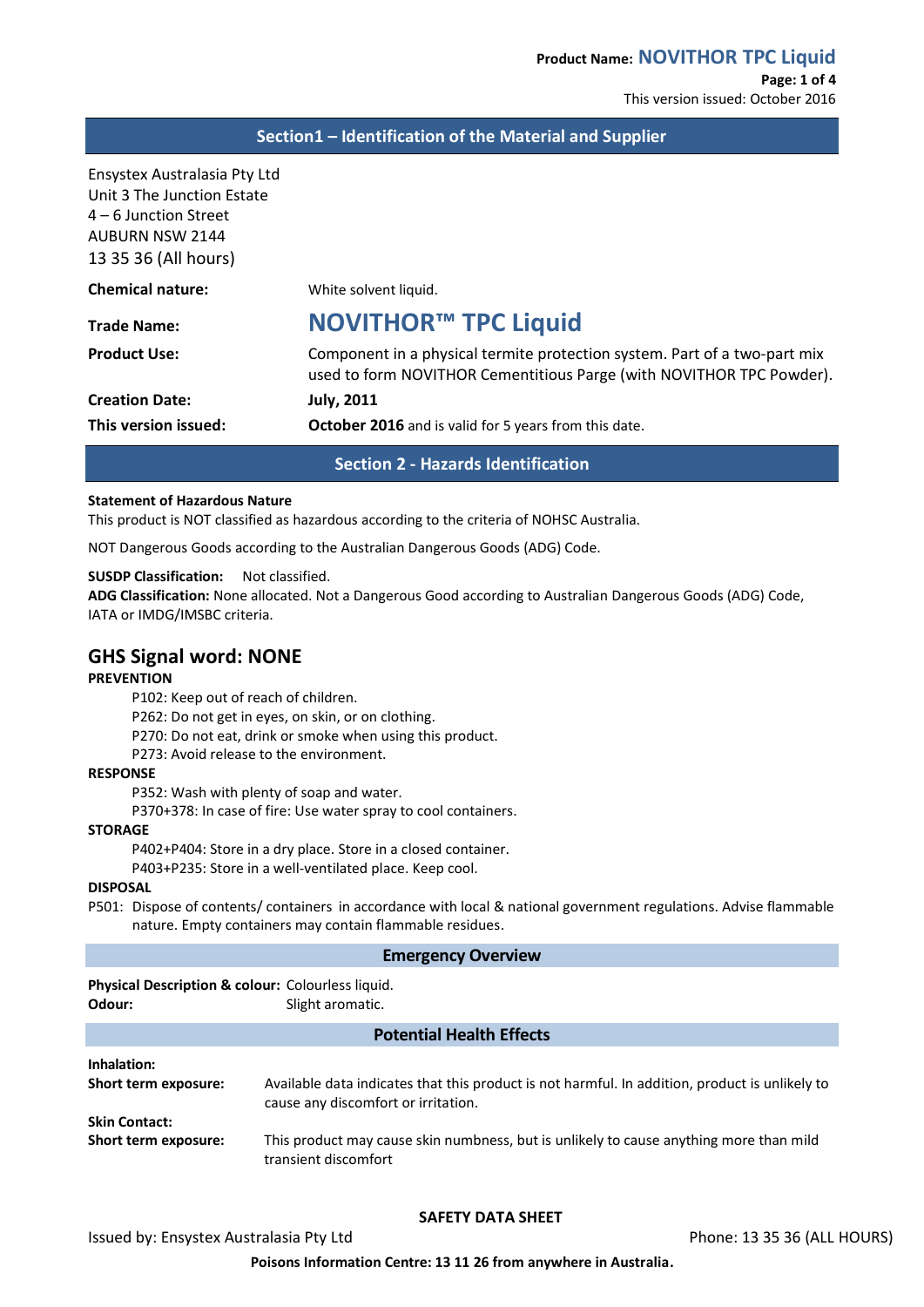#### **Eye Contact:**

| Short term exposure: | This product may be irritating to eyes, but is unlikely to cause anything more than mild<br>transient discomfort. |
|----------------------|-------------------------------------------------------------------------------------------------------------------|
| Ingestion:           |                                                                                                                   |
| Short term exposure: | This product is unlikely to cause any irritation problems in the short or long term. May cause<br>gastric upset.  |

#### **See section 11 for Chronic exposure studies.**

#### **Carcinogen Status:**

| <b>NOHSC:</b> | No significant ingredient is classified as carcinogenic by NOHSC. |
|---------------|-------------------------------------------------------------------|
| NTP:          | No significant ingredient is classified as carcinogenic by NTP.   |

**IARC:** No significant ingredient is classified as carcinogenic by IARC.

| <b>Section 3 - Composition/Information On Ingredients</b> |               |           |  |
|-----------------------------------------------------------|---------------|-----------|--|
| <b>Ingredients</b>                                        | <b>CAS No</b> | Conc.     |  |
| Styrene/ butadiene copolymer                              | 9003-55-8     | $10 - 60$ |  |
| Cellulose thickener                                       | N/A           | $1 - 10$  |  |
| Bactericide                                               | N/A           | $0 - 1$   |  |
| Water                                                     | 7732-18-5     | >60       |  |

# **Section 4 - First Aid Measures**

#### **General Information:**

You should call a doctor or hospital or the Poisons Information Centre if you feel that you may have been poisoned by this product. The number is 13 11 26 from anywhere in Australia and is available at all times.

**Inhalation:** If inhaled, remove affected person to fresh air. Contact a Poisons Information Centre or a doctor. **Ingestion:** Do not induce vomiting. Wash out mouth thoroughly with water. Do not swallow. If adverse symptoms develop, seek medical attention.

**Skin Contact:** If irritation occurs, wash with soap and gently flowing water for 5 minutes. Obtain medical advice.

**Eye Contact:** If in eyes, hold eyelids apart and flush the eyes continuously with running water for 15 minutes. Obtain medical advice if irritation becomes painful.

# **Section 5 – Fire-Fighting Measures**

| <b>Fire and Explosion Hazards:</b> | There is no risk of an explosion from this product under normal circumstances.<br>Not considered to be a significant fire risk. |
|------------------------------------|---------------------------------------------------------------------------------------------------------------------------------|
| <b>Extinguishing Media:</b>        | Non Combustible. Use foam, dry chemical powder, BCF (where regulations permit)<br>water spray or fog, or carbon dioxide.        |
| Fire Incompatibility:<br>Hazchem:  | Avoid reaction with oxidising agents.<br>None                                                                                   |

# **Section 6 - Accidental Release Measures**

**Emergency Procedures:** Wear appropriate personal protective equipment and clothing to prevent exposure. Extinguish or remove all sources of ignition and stop leak if safe to do so. Increase ventilation. Evacuate all unprotected personnel. If possible, contain the spill. Place inert absorbent, non-combustible material onto spillage. Use clean non-sparking tools to collect the material and place into suitable labelled containers for subsequent recycling or disposal. Dispose of waste according to the applicable local and national regulations. If contamination of sewers or waterways occurs inform local authorities in accordance with local regulations.

# **Section 7 - Handling and Storage**

**Handling:** Keep exposure to this product to a minimum. Check Section 8 of this MSDS for details of personal protective measures, and make sure that those measures are followed. The measures detailed below under "Storage" should be

# **SAFETY DATA SHEET**

Issued by: Ensystex Australasia Pty Ltd Phone: 13 35 36 (ALL HOURS)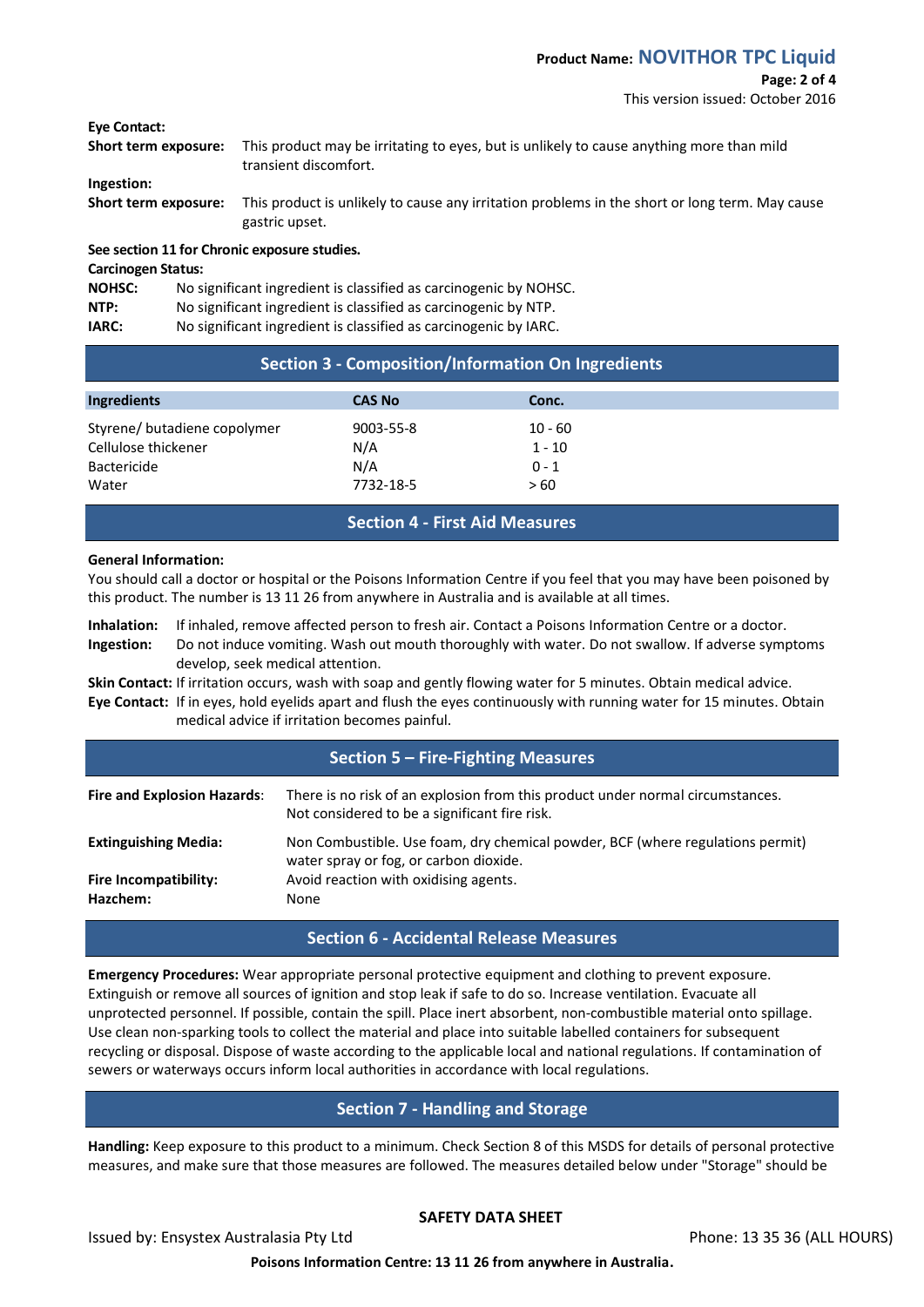# **Product Name: NOVITHOR TPC Liquid**

This version issued: October 2016

followed during handling in order to minimise risks to persons using the product in the workplace. Also, avoid contact or contamination of product with incompatible materials listed in Section 10.

**Storage:** Store in the closed original container in a dry, cool, well-ventilated area out of direct sunlight. Make sure that the product does not come into contact with substances listed under "Materials to avoid" in Section 10. Check packaging - there may be further storage instructions on the label.

# **Section 8 - Exposure Controls and Personal Protection**

The following Australian Standards will provide general advice regarding safety clothing and equipment: Respiratory equipment: **AS/NZS 1715**, Protective Gloves: **AS 2161**, Industrial Clothing: **AS2919**, Industrial Eye Protection: **AS1336** and **AS/NZS 1337**, Occupational Protective Footwear: **AS/NZS2210**.

No special equipment is usually needed when handling small quantities. The following instructions are for bulk handling or where regular exposure in an occupational setting occurs without proper containment systems. **Ventilation:** This product should be used in a well ventilated area.

**Eye Protection:** Eye protection e.g. face shield or protective glasses is recommended when product is being used.

**Skin Protection:** You should avoid contact even with mild skin irritants. Therefore, you should wear suitable impervious elbow-length gloves and facial protection when handling this product. See below for suitable material types.

**Respirator:** Usually, no respirator is necessary when using this product. However, if you have any doubts consult the Australian Standard mentioned above.

**Protective Material Types:** We suggest that protective clothing be made from: nitrile, butyl rubber.

# **Section 9 - Physical and Chemical Properties**

**Physical Description & colour**: Milky white liquid.

| Odour:                             | Slight.            |
|------------------------------------|--------------------|
| <b>Boiling Point:</b>              | Approx. 100°C      |
| <b>Freezing/Melting Point:</b>     | Approx. 100°C      |
| <b>Vapour Pressure (kPa):</b>      | 2.33@ 20 degrees C |
| <b>Water Solubility:</b>           | Immiscible.        |
| pH (1% solution):                  | 9-11 dispersion.   |
| <b>Specific Gravity (water=1):</b> | $0.99 - 1.012$     |
| <b>Volatile Component (%vol):</b>  | 80                 |
| <b>Relative Vapour Density:</b>    | 0.62               |

# **Section 10 - Stability and Reactivity**

**Reactivity**: This product is unlikely to react or decompose under normal storage conditions.

**Conditions to Avoid:**Heat**, s**tore out of direct sunlight, open flames or other sources of ignition.

**Incompatibilities:** Strong oxidising agents.

**Fire Decomposition:** Thermal decomposition and combustion produce noxious fumes containing oxides of carbon. **Polymerisation:** This product is unlikely to undergo polymerisation processes.

# **Section 11 - Toxicological Information**

**Styrene/ Butadiene Copolymer**: Data extracted from RTECS - Register of Toxic Effects of Chemical Substances. Eye (rabbit) 500 mg/24h - The material may be irritating to the eye, with prolonged contact causing inflammation. Repeated or prolonged exposure to irritants may produce conjunctivitis.

# **Section 12 - Ecological Information**

Do not allow product to enter drains, waterways or sewers.

# **Section 13 - Disposal Considerations**

**Disposal:** Disposal of spilled or waste material must be carried out in accordance with the relevant local and national government regulations.

**SAFETY DATA SHEET**

Issued by: Ensystex Australasia Pty Ltd Phone: 13 35 36 (ALL HOURS)